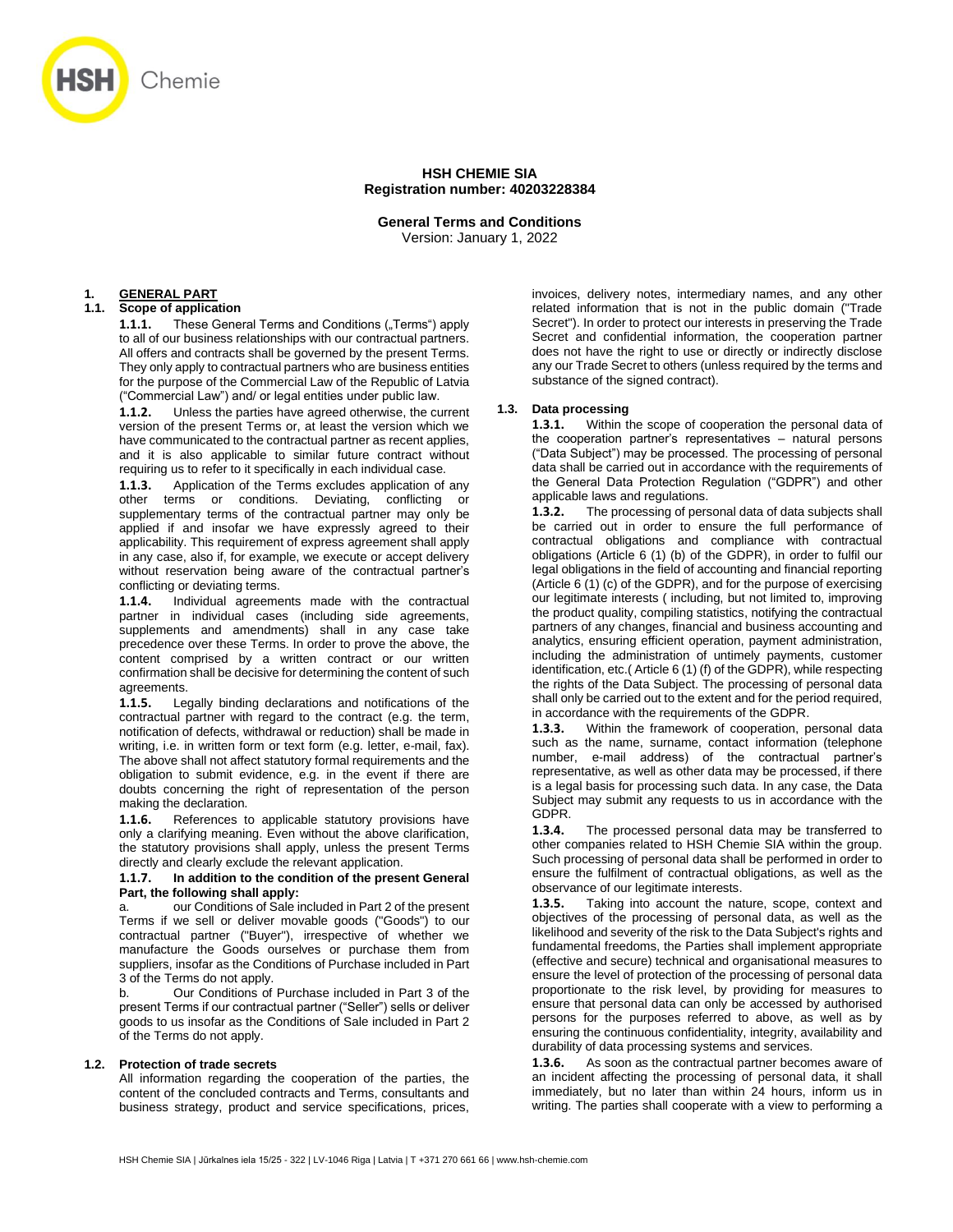

thorough investigation and take appropriate actions concerning the incident. The concept "incident" means a complaint or request regarding the exercising of the Data Subject's rights under the GDPR; an investigation or confiscation of personal data by public officials or an indication that such an investigation or confiscation is unavoidable; unauthorised or accidental access, processing, deletion, loss or any other unlawful processing of personal data, breach of security or confidentiality. **1.3.7.** The contractual partner shall confirm and guarantee that it has the necessary legal basis for the transfer of personal data to us, kas well as confirms and guarantees that any personal data received from the contractual partner and/or its representative, which will be transferred to us within the framework of cooperation, is accurate and up-to-date. If necessary, the contractual partner undertakes to inform us in a timely manner about changes in the personal data provided to us. We are not obliged to check whether the contractual partner and/or its representative has a legal basis for the transfer of personal data to us and we do not bear any responsibility against the data subject if the contractual partner or its representative has performed unauthorised processing of the data subject's personal data and/or unlawfully transferred personal data to us. **1.3.8.** The Parties shall ensure the confidentiality of personal data obtained in the process of data processing on the basis of a contractual relationship. The requirement of data confidentiality shall also remain in force after the termination of

# **2. CONDITIONS OF SALE**

## **2.1 Scope of application**

If we sell or deliver movable goods ("Goods") to our contractual partner ("Buyer"), irrespective of whether we manufacture the Goods ourselves or purchase them from suppliers, our General Conditions of Sale ("Conditions of Sale") included below in Part 2 also apply in addition to the provisions of General Part 1.

#### **2.2 Entering into the contract**

**2.2.1** Our offers are subject to change and are not binding. The same applies to situations where we have provided the Buyer with product catalogues, technical documentation, product samples or other product descriptions, unless we have explicitly stated to the contrary.

**2.2.2** An order for goods made by the Buyer shall be considered to be an offer to enter into a contract and is binding on the Buyer. Unless otherwise specified in the Buyer's order, the Buyer's offer shall be valid for 14 days from its receipt. If the Buyer has received our written confirmation within the aforementioned 14-day period or we have shipped the relevant goods, the parties shall be deemed to have entered into a contract binding on both Parties.

## **2.3 Prices; terms of payment**

**2.3.1** The prices (net) indicated by us include delivery according to INCOTERMS 2020 FCA terms at our warehouse, the prices do not include the Value Added Tax and the cost of packaging, except in cases when we have explicitly agreed with the Buyer on other conditions. We do not accept the return of goods packaging and it is considered the property of the Buyer, except in cases when we have explicitly agreed with the Buyer on other conditions. An exception to the above is transport packaging. Returned transport packaging must be the one delivered by us, clean, free of foreign matter and sorted by type of packaging.

**2.3.2** We reserve the right to make adjustments to our prices

the contract for an indefinite period of time.

#### **1.4. Applicable law and place of dispute resolution**

**1.4.1** Our contractual partners apply the legislation of the Republic of Latvia as regards the present Terms and the contractual relationship between us; application of international private law, in particular, the UN Convention on Contracts for International Sale of Goods (CISG) is excluded.

**1.4.2** All disputes between the parties arising directly or indirectly from a contract concluded by the parties or the law of tort shall be resolved by the courts of the Republic of Latvia. In any situation we reserve the right to initiate a claim with the court according to the place of performance of the contract or the contractual partner's place of jurisdiction.

#### **1.5. Withdrawal due to sanctions**

**1.4.3** Either party has the right to withdraw from performance of its further obligations by unilateral termination of the contract if economic sanctions compliance with which is provided by the applicable law are applied against the other party.

**1.4.4** This condition does not affect the parties' obligations which can be performed and the relevant party if obliged to act as far as possible in order to perform its obligations under the contract.

in the event of an unforeseen reduction or increase in costs following the conclusion of the contract, in particular due to purchase costs, material costs and similar changes of costs. This, inter alia, also applies to introduction and/ or increase of fiscal payments (e.g. customs duties or taxes), increase of transportation and/ or insurance costs, high or low sea freight premiums, or similar. At the request of the Buyer, we shall provide the Buyer with documents confirming the respective costs.

**2.3.3** Payment for the purchase shall be made within 14 days from the date of receipt of the invoice and delivery of the goods, unless it is stated to the otherwise in the invoice. Upon reaching the above payment term and not receiving payment from the Buyer, the Buyer's default on liabilities sets in and the Buyer is obliged to pay the late payment interest of 0.5 (zero point five) % per day of the outstanding liability for every day of delay.

**2.3.4** The invoice and/or delivery note-invoice for the ordered goods shall be prepared electronically and without a secure electronic signature, and it shall be deemed valid and binding. The invoice will contain the following text at its end: "The present invoice has been prepared electronically and is valid without a signature. Approved by signing the purchase contract of the goods". This invoice and/ or delivery note-invoice of the goods shall be sent to the Buyer's electronic mail address. It shall be deemed to have been received within one business days following its dispatch.

**2.3.5** The right of set-off and lien shall only be exercised by the Buyer if its counterclaim has been legally declared final and uncontested, has not been contested or has been expressly acknowledged by us. The Buyer can only exercise the right of retention if its counterclaim arises from the same contractual relationship.

**2.3.6** If, after concluding the contract, it becomes clear that our right to receive payment for the purchase is endangered due to the Buyer's insufficient solvency (for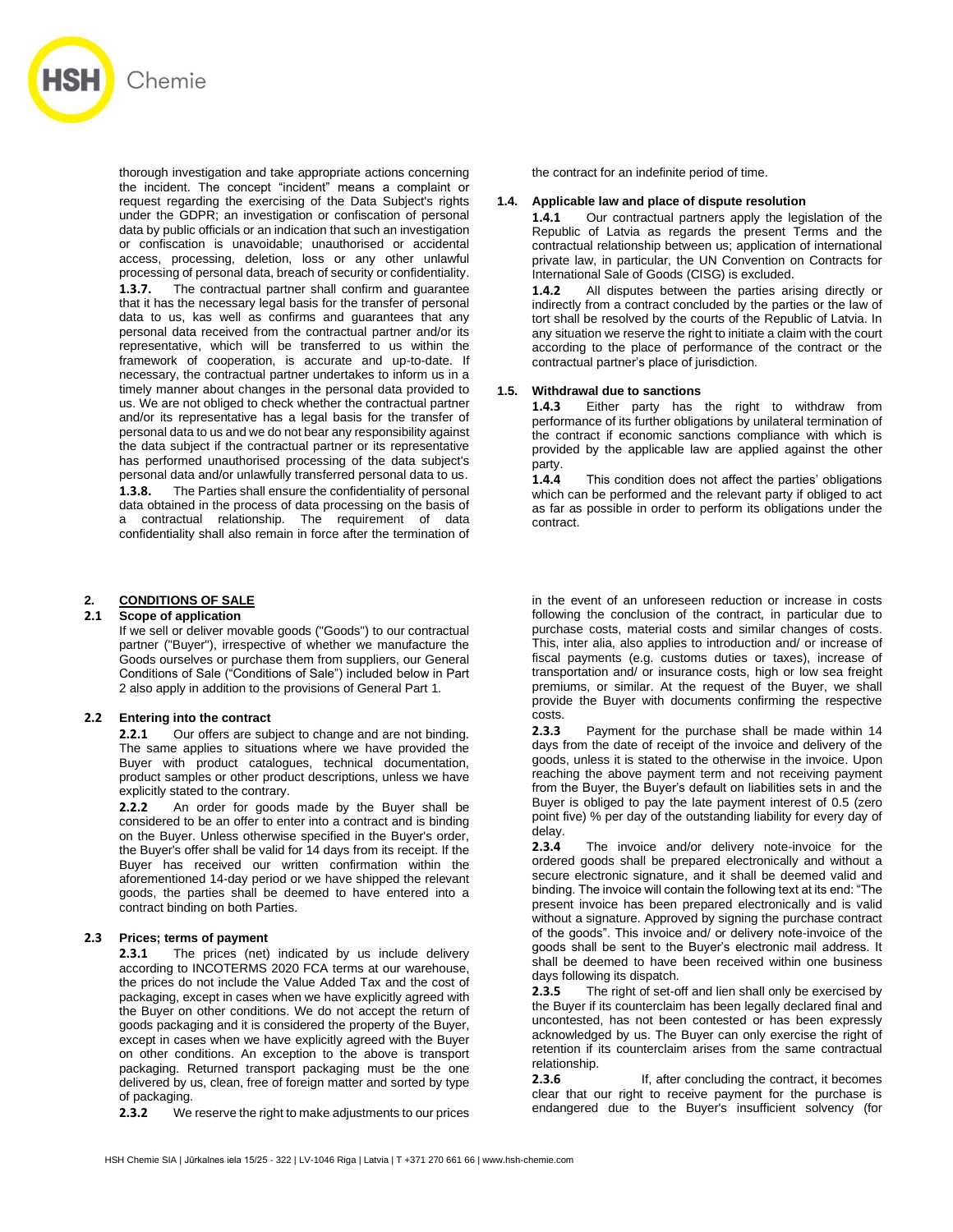

example, on the basis of an insolvency application) or the circumstances arising from application of economic sanctions against the Buyer, we have the right to refuse delivery or unilaterally withdraw from the contract following setting of the term of compliance with the liabilities, if necessary.

## **2.4 Deliveries**

**2.4.1** Unless otherwise provided in these Terms or the contract, the goods are delivered in compliance with the INCOTERMS 2020 FCA and the place of delivery is our warehouse*.* Upon the respective request from the Buyer, the goods may be delivered to another delivery address, but in this case delivery of the goods shall take place at the expense of the Buyer and the Buyer shall bear the risks associated with the delivery of the goods. In this case, we have the right to determine the method of transportation of goods (in particular, the carrier, the delivery route and packaging). If the Parties have agreed on the delivery of the goods to another address, the delivery terms and dates shall apply to the delivery of the goods to the forwarder, carrier or third party responsible for the delivery of the goods. Delivery of goods shall not be insured. The Buyer has the right to provide the insurance of goods at its own expense.

**2.4.2** The risk of accidental loss or damage of the goods shall be transferred to the Buyer latest at the moment of delivery of the goods. If there has been an agreement on delivery to another delivery address, the risk of accidental loss, accidental damage or late delivery shall be transferred to the Buyer at the moment when the goods are delivered to the forwarder, carrier or third party to whom the delivery of the goods is entrusted.

**2.4.3** If the delivery of goods in portions does not cause additional costs to the Buyer and such delivery does not interfere with the use of the goods for the intended purposes, we have the right to deliver the goods in portions. In this case, we shall inform the Buyer in a timely manner about the delivery of the goods in portions.

#### **2.5 Delivery terms; delay of delivery; failure to deliver**

**2.5.1** If our order confirmation does not set a specific delivery date of the goods, or the specified delivery date/deadline is not clearly stated as binding, any delivery date or deadline specified in the order confirmation shall be considered to be approximate.

**2.5.2** The delivery period may be extended or the term may be moved for a period during which obligations cannot be fulfilled due to force majeure or other unforeseeable circumstances beyond our control, such as strikes, production interruptions or restrictions, natural disasters or delayed deliveries of raw materials due to the supplier's fault. We shall immediately inform the Buyer in writing about the occurrence of such circumstances, at the same time informing the Buyer about the approximate duration of such circumstances. If such circumstances persist for more than three months, both parties have the right to unilaterally withdraw from the contract. In this case, the Parties shall return the payments received from the other Party, as well as the goods, unless the Parties agree to the contrary.

**2.5.3** Subject to the provisions of Clause 2.7.2 of the present Conditions of Sale, we shall not be liable for the late delivery or a failure to deliver the goods, if the delivery of goods is delayed or the goods are not delivered on the basis of our obligation to comply with the requirements of the European Parliament and Council Regulation pertaining to Registration, Evaluation, Authorisation and Restriction of Chemicals (REACH).

## **2.6 Liability for defects in goods**

**2.6.1** The Buyer is obliged to inspect the delivered goods in

accordance with the provisions of the Commercial Law. If the Buyer finds any defects during the inspection of the delivered goods or following this, the Buyer shall immediately inform us in writing. If the goods are intended for incorporation in another product or other further processing, inspection of the goods shall be performed immediately prior to processing in any case.

**2.6.2** The above requirement to inspect the delivered goods set in Clause 2.6.1 includes an obligation to verify that we have not delivered more or less goods than ordered, as well as the obligation to verify that we have not delivered the wrong (other) goods.

**2.6.3** If the Buyer notifies any defect of the delivered goods to us within 3 (three) business days, we have the right, at our sole discretion, to either remedy the defect identified by the Buyer or deliver the same product without defects within a reasonable term, and we have the right to eliminate defects at least twice. If a defect is indeed identified, we shall bear the costs of remedying the defect. If we have not been able to remedy the defect within a reasonable term or our attempt to remedy the defect is not acceptable to the Buyer, the Buyer, in compliance with the conditions stipulated by the legislation, has the right, at its discretion, to request reduction in the purchase price or unilaterally terminate the contract. The Buyer only has the right to demand compensation and/or the reimbursement of expenses in accordance with Section 2.7 of the present Terms.

**2.6.4** The general limitation period for claiming the warranty for defects in the quality of goods and defects is one year from the date of delivery of the goods. The statutory provisions governing the right of third parties to request the return of goods, our liability in the event of our bad-faith action, and the supplier's right of recourse against goods delivered to the final consumer, shall not be restricted by the above limitation. The above restrictions regarding the limitation period shall not apply to the Buyer's right to claim damages, for which, in accordance with Clause 2.7.2 of these Terms, our liability is not limited.

**2.6.5** The limitation periods referred to above in Clause 2.6.4 shall apply to both contractual and non-contractual claims by the Buyer for damages based on defects found in the delivered goods, unless the applicable laws and regulations provide for a shorter limitation period for bringing claims.

## **2.7 Liability**

**2.7.1** Claims for damages against us shall only exist in accordance with the provisions of Section 2.7 of the Condition of Sale; all other claims are excluded.

**2.7.2** In accordance with applicable laws and regulations, we shall only be liable and at fault if the person's life or health has been harmed or personal injury has been caused as a result of misconduct or gross negligence. In accordance with the applicable laws and regulations, we shall also be liable if we have abusively concealed defects in the goods or guaranteed the quality of certain goods delivered. The above also applies to the Buyer's claims for product defects in accordance with applicable laws and regulations.

**2.7.3** Our liability for damages shall be limited to events set in Clauses 2.7.1 and 2.7.2, except for situations when we have committed a material breach of the contract and/or these Terms. In this case, our liability shall be limited to the damages that are foreseeable and typical of the particular legal relations. A material breach is one that, if committed, would prevent the proper performance of the obligations, on the compliance of which the other party relies and can rely.

**2.7.4** To the extent that we provide technical information or advice that does not fall within the range of services, regarding the provision of which we have agreed in the relevant contract,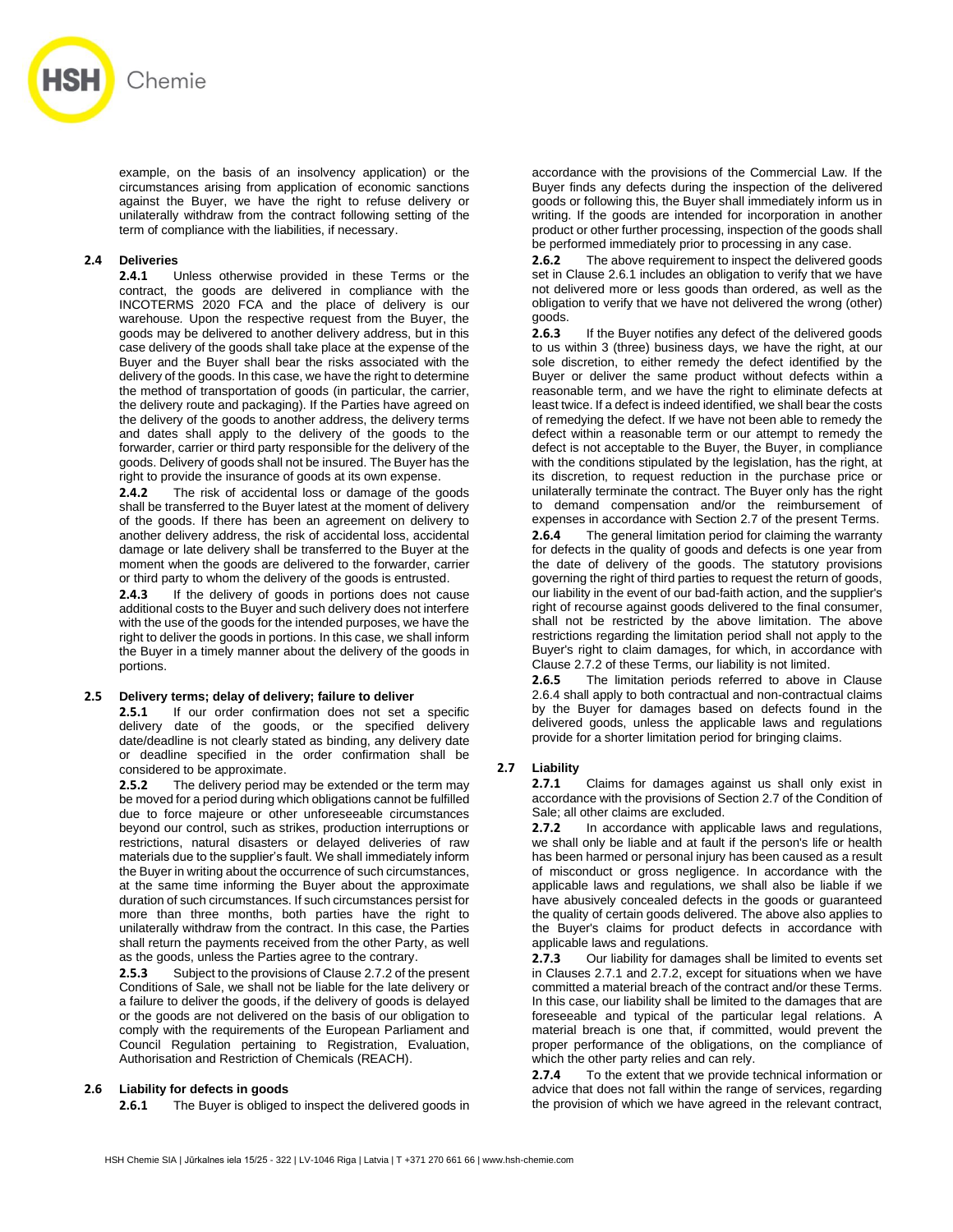

this is done to the exclusion of any of our liability.

**2.7.5** The above referred exceptions and limitations to our liability shall apply to the same extent to our Company's executive bodies, legal representatives, employees and all substitutes for the foregoing entities.

#### **2.8 Withdrawal; notice** of **termination**

**2.8.1** If we have committed a breach and it is not related to a defect in the goods, the Buyer may only unilaterally withdraw from the contract or terminate it, if we have committed the breach due to our fault or negligence.

**2.8.2** We have the right to withdraw from the contract if the Buyer fails to pay invoices within the term set by the present Terms or a written agreement of the parties and the delay exceeds 30 (thirty) calendar days.

**2.8.3** The Parties do not have the right to terminate the contract unilaterally without a good reason.

#### **2.9 Retention of title**

**2.9.1** We retain the title of the goods delivered by us until all payments arising from the business relations have been made by the Buyer in full. scope.

**2.9.2** If the Buyer breaches the terms of the contract, in particular, with regard to payment terms, we have the right to demand the return of the delivered goods. If we have requested the return of the delivered goods, it shall be considered that we have unilaterally terminated the contract with the Buyer (this termination is not restricted by the term of delay of payment of the invoice set by Clause 2.8.2). After the return of the requested goods, we have the right to sell the returned goods. Revenues generated from the sale of goods shall be credited to cover the Buyer's liabilities, less the costs of the sale of goods.

**2.9.3** The Buyer shall be entitled to resell the goods in the course of its business, but any rights of claim acquired by the Buyer against its buyers or third parties as a result of the resale of the goods shall be deemed to have been assigned to us to the extent of our claim against the Buyer (including the turnover tax), regardless of whether the goods have been resold without treatment or after treatment. The Buyer shall maintain the right to recover payments regardless of the assignment of the claim to us. Our right to demand performance shall remain valid, but we shall not demand performance while the Buyer is fulfilling its payment obligations to us, not delaying payment deadlines, and the Buyer's insolvency proceedings have not been started. If the above is established, we have the right to demand that the Buyer informs us about the Buyer's assigned claims and its debtors, provides all the information necessary for the exercising of the

## **3 CONDITIONS OF PURCHASEScope of application**

Our General Conditions of Purchase ("Purchase Conditions") included in Part 3 shall apply in addition to the provisions of General Part 1, insofar as our contractual partners ("Seller") sell or deliver movable goods ("Goods") to us, irrespective of whether Sellers manufacture the Goods themselves or purchase them from suppliers.

#### **3.2 Conclusion of contract**

**3.2.1** Our orders and other notices shall only be deemed binding once we have made and confirmed them in writing.

**3.2.2** The Seller is obliged to confirm our offer within a period of 2 weeks. A delayed acceptance of our offer or submission of an offer with different conditions shall be deemed a new offer and requires a written acceptance by us.

right of claim, transfers related documents, as well as notifies debtors of the assignment of the rights of claim to us.

**2.9.4** The processing and/or transformation of our goods shall always be performed by the Buyer. If the Buyer processes or transforms our goods using goods or materials not owned by us, we shall acquire joint ownership of the goods resulting from the processing or transformation in proportion to the value of our goods to the value of the other goods or materials used in processing or transformation at the time of processing. Goods resulting from processing operations shall be subject to the same rules as the goods delivered by us.

**2.9.5** If, as a result of processing, our goods are inseparably mixed with the goods or materials not owned by us, we shall acquire joint ownership of the goods resulting from processing or transformation in proportion to the value of our goods to other goods or materials used in processing or transformation at the moment of processing thereof. If, as a result of the processing of the goods by the Buyer, they are mixed in such a way that the goods of the Buyer are considered to be the main component of the goods obtained by processing, it shall be considered that the Buyer grants us proportional joint ownership to the goods obtained as a result of processing or transformation. The joint ownership rights acquired as a result of the above processing or transformation, shall be retained by the Buyer on our behalf.

**2.9.6** The Buyer is obliged to ensure that the goods to which we have ownership have been insured against the usual risks (e.g. theft, robbery, complete loss or damage of the goods) inherent for such goods and prove the existence of such insurance at our first request. The Buyer is obliged to ensure our right to insurance indemnity in the full amount of our claim.

**2.9.7** If the value of the collateral provided to us exceeds the amount of our claim by more than 25 (twenty five) %, we shall release or return the relevant part of the collateral at the request of the Buyer. In this case, we have the right to choose the collateral to be retained.

**2.9.8** If the above provisions of retention of title cannot be applied due to the law of the country where the goods are located, it should be at least assumed that the parties have agreed that we hold the title to the goods until the payment of the relevant delivery invoice. However, if this cannot be applied and the law of the country where the goods are located allows us to benefit from another security in relation to the goods, we shall be entitled to use all the rights of this type. The Buyer shall be obliged to cooperate in application of the means selected by us for protecting our title or in application thereof in relation to the goods.

## **3.3 Deliveries; passing of the risk**

**3.3.1** Delivery shall be effected to the delivery address specified in the delivery document. The place to where the goods shall be delivered is also the place of performance of the contract (the obligation to deliver the goods to the buyer), except cases when there is another agreement thereto.

**3.3.2** The Seller shall provide suitable packaging at its own expense. The Seller is obliged to take back packaging material at our request.

**3.3.3** The Seller shall package, label and ship dangerous goods in accordance with the applicable laws and regulations.

**3.3.4** The delivery is to be accompanied by a delivery document setting out, inter alia, the date of preparation of the delivery and the date of its dispatch, the content of the delivery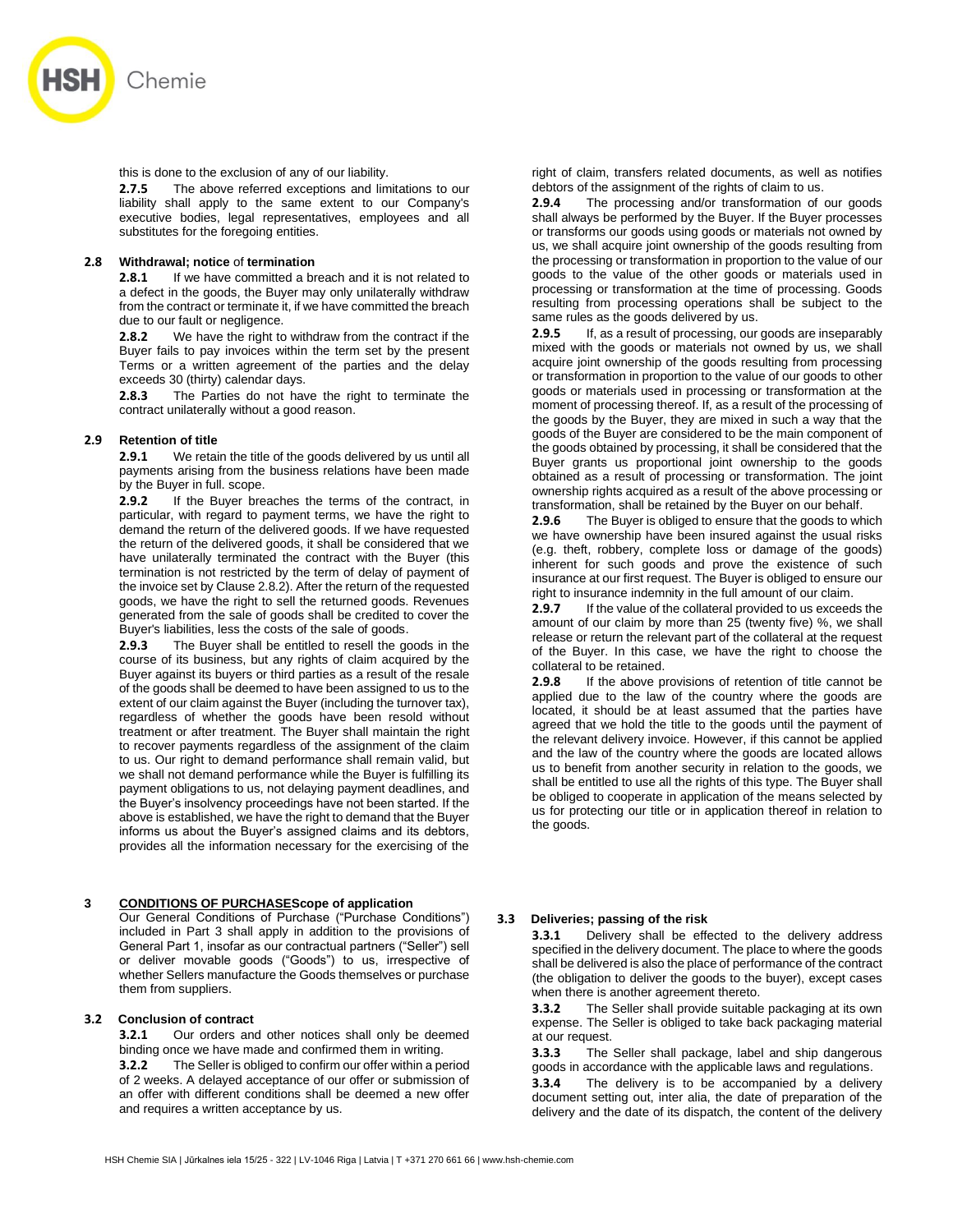

(article numbers of goods and number of items) and the order identification number. If the delivery document is not enclosed with the delivery or the delivery document contains incomplete information, we shall not bear any liability for delay of processing of and/ or payment for the delivery if the delay was caused by the lack of the delivery document or incomplete information contained by the delivery document. On the day of shipping of the delivery, the Seller shall send us a written shipping note regarding the fact of shipping containing the same information as stated in the delivery document enclosed with the delivery.

**3.3.5** The risk of accidental loss or damage of the goods passes to us at the moment of delivery of the goods to use at the delivery place defined in the delivery document. Until the moment of delivery the Seller shall bear the liability.

**3.3.6** The transfer of ownership in the goods delivered by the Seller to us takes place unconditionally and irrespective of whether we have made payment for the delivered goods. If in a particular case we have agreed to the Seller's offer according to which the transfer of the title in the delivered goods is conditional upon the payment by us, the Seller's title shall only be maintained in relation to the goods in which the Seller has the right to maintain the title until payment according to our agreement with the Seller. We are entitled to resell the goods prior to payment of the full purchase price in the normal course of our business. In the situation described in the second sentence of this Clause the simple retention of the Seller's title extended for the term of resale shall apply. All other forms of retention of title are excluded.

**3.3.7** If we have delays acceptance of the goods and have not notified this in writing, the valid statutory provisions shall apply, however, upon the condition that the Seller shall offer its services even if an obligation to cooperate exists on our part, based on which a particular or definable calendar term has been agreed and we have not complied with it. If we are in default of acceptance of the goods, the Seller may demand compensation for its additional expenses in accordance with the statutory provisions.

#### **3.4 Delivery terms; delay of delivery**

**3.4.1** The delivery deadlines or delivery periods set out in the order are binding for the Seller. The Seller is obliged to inform us without delay about every threatening or existing delay in delivery, the reasons for it and the probable length of the delay. The commencement of delivery default is unaffected by the Seller's notice of delay.

**3.4.2** If the event of default in delivery the Seller shall be obliged to pay the liquidated damages in the amount of 0.5 (zero point five) % of the net order price for every business day of delay, however totally not exceeding 5 % of the net price of the goods of the delayed order. In any case we maintain the right to prove higher loss resulting from the delay and to claim the relevant damages. The Seller maintains the right to prove that the delay of delivery has not caused any loss or the caused loss is considerably lower. The above shall not affect our other statutory rights.

#### **3.5 Prices; payments; rights of set off and retention**

**3.5.1** The price set out in the order is binding. All the prices defined by the order include the statutory Value Added Tax unless it is specified and stated separately.

**3.5.2** Unless the parties have expressly agreed to the contrary, the price also includes the delivery costs and other ancillary costs, for example, costs for delivery and transportation of the order to the delivery address specified in the delivery document, as well as the costs related to provision of suitable

#### packaging.

**3.5.3** Unless the parties have agreed on other payment terms, we will pay the purchase price within 14 (fourteen) days of delivery of the goods and receipt of the invoice or the delivery note-invoice of the goods by applying a deduction of 3 (three) % or within 30 (thirty) calendar days without deduction.

**3.5.4** The Seller shall prepare the invoice and/or delivery note-invoice for the goods ordered by us electronically and without a secure electronic signature, and sends it to our defined e-mail address. The invoice shall contain the following text at its end: "The present invoice has been prepared electronically and is valid without a signature. Approved by signing the purchase contract of the goods". The invoice or delivery note-invoice of the goods prepared according to the above terms and sent electronically to our defined electronic mail address shall be deemed to have been received within one business days following its dispatch and shall be deemed valid and binding for the parties without a signature.

**3.5.5** Our payment obligations shall be deemed to be complied with at the moment when we have submitted an order to the bank for making the relevant transfer.

**3.5.6** Late payment interest may only be applied and assessed if we have delayed performance of obligations. If we have delayed performance of obligations the valid statutory provisions shall be applied, however, in any case the Seller is obliged to remind us about outstanding payment obligations in writing.

**3.5.7** Set off and retention rights and the defence of nonfulfilled contractual obligations are available to us to the extent provided for in statutory law. We are in particular entitled to retain due payments for as long as we have claims against the Seller for incomplete performance of obligations or found defects of delivered goods.

**3.5.8** The Seller is not entitled to enforce a set off or retention right unless the Seller's counterclaim is uncontested or has been legally established as final and absolute.

## **3.6 Warranty rights**

**3.6.1** Provided that nothing to the contrary is stipulated below, the statutory provisions shall apply to our rights regarding the warranty of goods and any found defects in goods.

**3.6.2** We have unrestricted warranty rights to submit complaints regarding defects even if we failed to recognise the defect upon conclusion of the contract due to our gross negligence.

**3.6.3** Regarding the inspection of delivery and presentation of objections the statutory standard shall apply, however, with the following additions: our duty of inspection of the delivered goods and finding of defects is limited to defects that become apparent during our external inspection of the delivered goods including the inspection of the pertaining shipping documents (e.g. damage in transit, mis-deliveries and short deliveries), as well as within the scope of our quality control by performing the control of individual samples of delivered goods. Subject to the aforesaid, the extent of the inspection required depends on what is reasonable considering the individual circumstances of the matter in the ordinary course of business. Our obligation to give notice of defects shall remain unaffected. A claim shall be deemed to have been submitted in due time and without grounded delay in any case if it has been submitted to the Seller within 5 (five) business days following delivery of the goods in case of obvious defects or within 5 (five) business days following finding of the relevant defect if the defect was hidden.

**3.6.4** If the goods are delivered directly to our customer (without our intermediatorship), the customer shall have the right